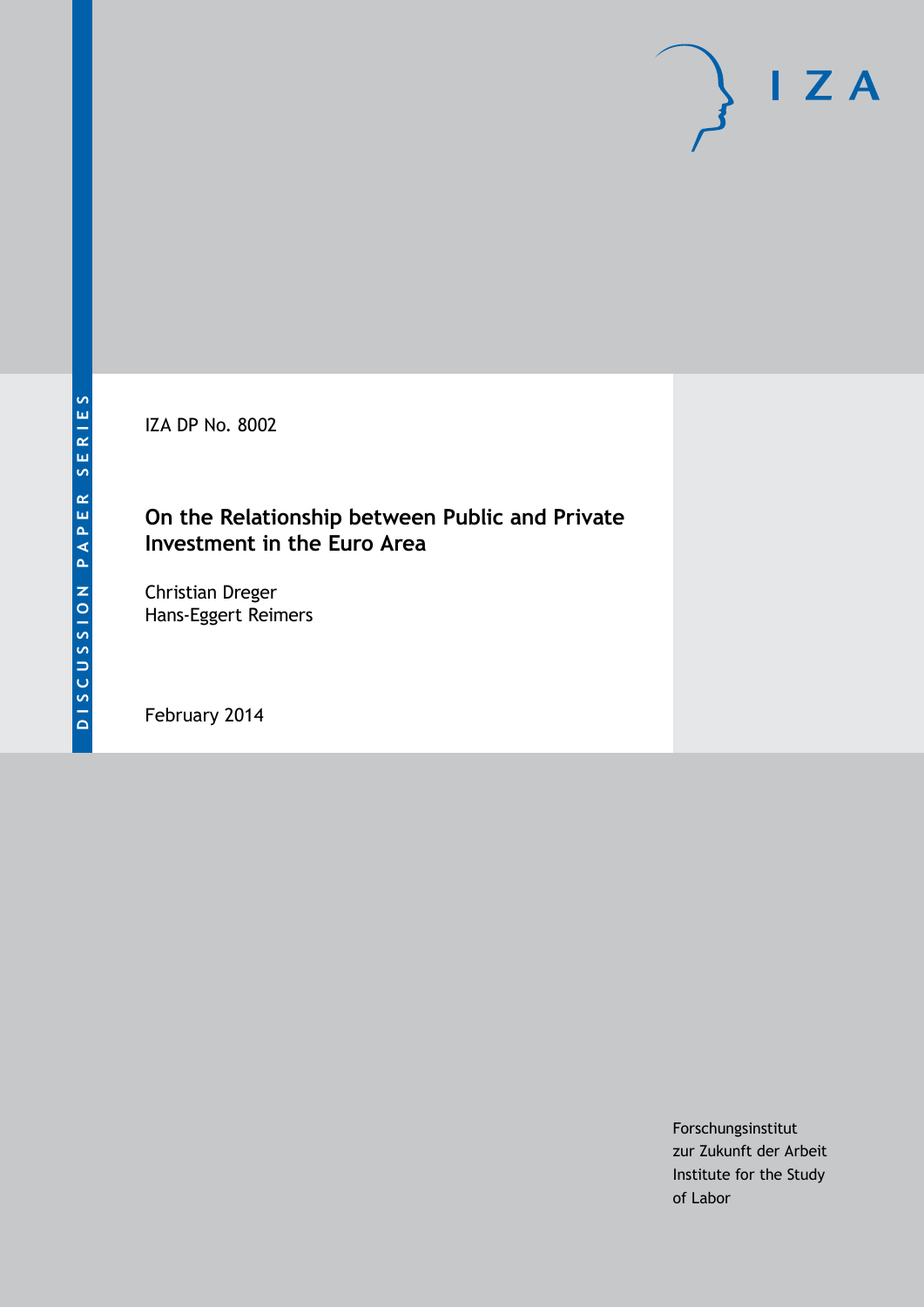# **On the Relationship between Public and Private Investment in the Euro Area**

**Christian Dreger**

*DIW Berlin and IZA*

## **Hans-Eggert Reimers**

*Hochschule Wismar*

Discussion Paper No. 8002 February 2014

IZA

P.O. Box 7240 53072 Bonn Germany

Phone: +49-228-3894-0 Fax: +49-228-3894-180 E-mail: [iza@iza.org](mailto:iza@iza.org)

Any opinions expressed here are those of the author(s) and not those of IZA. Research published in this series may include views on policy, but the institute itself takes no institutional policy positions. The IZA research network is committed to the IZA Guiding Principles of Research Integrity.

The Institute for the Study of Labor (IZA) in Bonn is a local and virtual international research center and a place of communication between science, politics and business. IZA is an independent nonprofit organization supported by Deutsche Post Foundation. The center is associated with the University of Bonn and offers a stimulating research environment through its international network, workshops and conferences, data service, project support, research visits and doctoral program. IZA engages in (i) original and internationally competitive research in all fields of labor economics, (ii) development of policy concepts, and (iii) dissemination of research results and concepts to the interested public.

IZA Discussion Papers often represent preliminary work and are circulated to encourage discussion. Citation of such a paper should account for its provisional character. A revised version may be available directly from the author.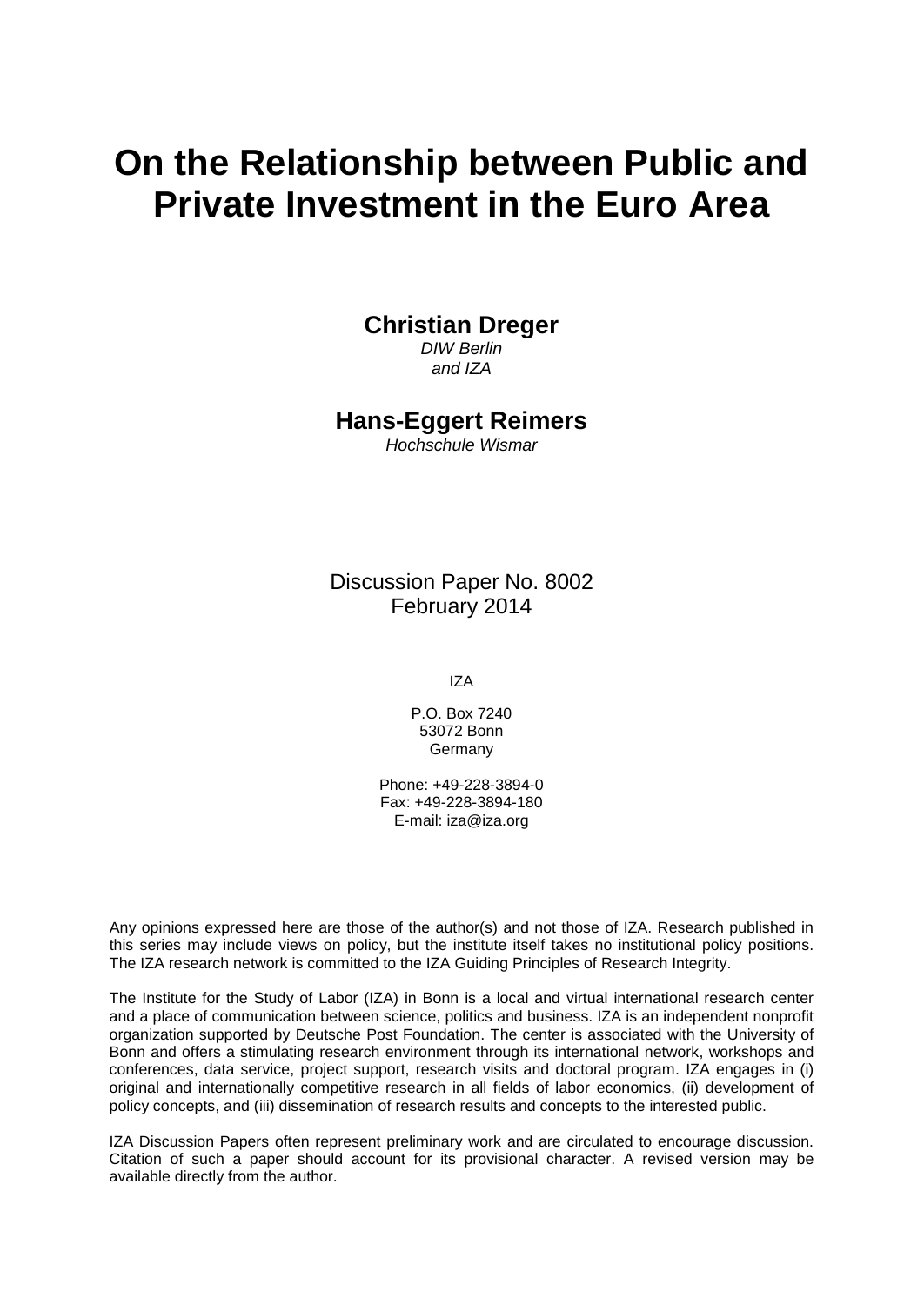IZA Discussion Paper No. 8002 February 2014

# **ABSTRACT**

# **On the Relationship between Public and Private Investment in the Euro Area**

This paper explores the long run relationship between public and private investment in the euro area in terms of capital stocks and gross investment flows. Panel techniques accounting for international spillovers are employed. While private and public capital stocks are cointegrated, the evidence is quite fragile for public and private investment flows. They enter a long run relationship only after fundamental drivers of private investment, such as demand and financing costs are included. According to the impulse response analysis, private investment reacts to shocks in public investment both in terms of stock and flow variables. In contrast, public investment is rather exogenous. Therefore, the lack of public investment might have restricted private investment and GDP growth in the euro area. The results have strong implications for the future direction of fiscal austerity programs to combat the euro area debt crisis.

JEL Classification: C23, E22, E62

Keywords: public and private investment, fiscal austerity, panel VAR

Corresponding author:

Christian Dreger DIW Berlin Mohrenstr. 58 10117 Berlin Germany E-mail: [cdreger@diw.de](mailto:cdreger@diw.de)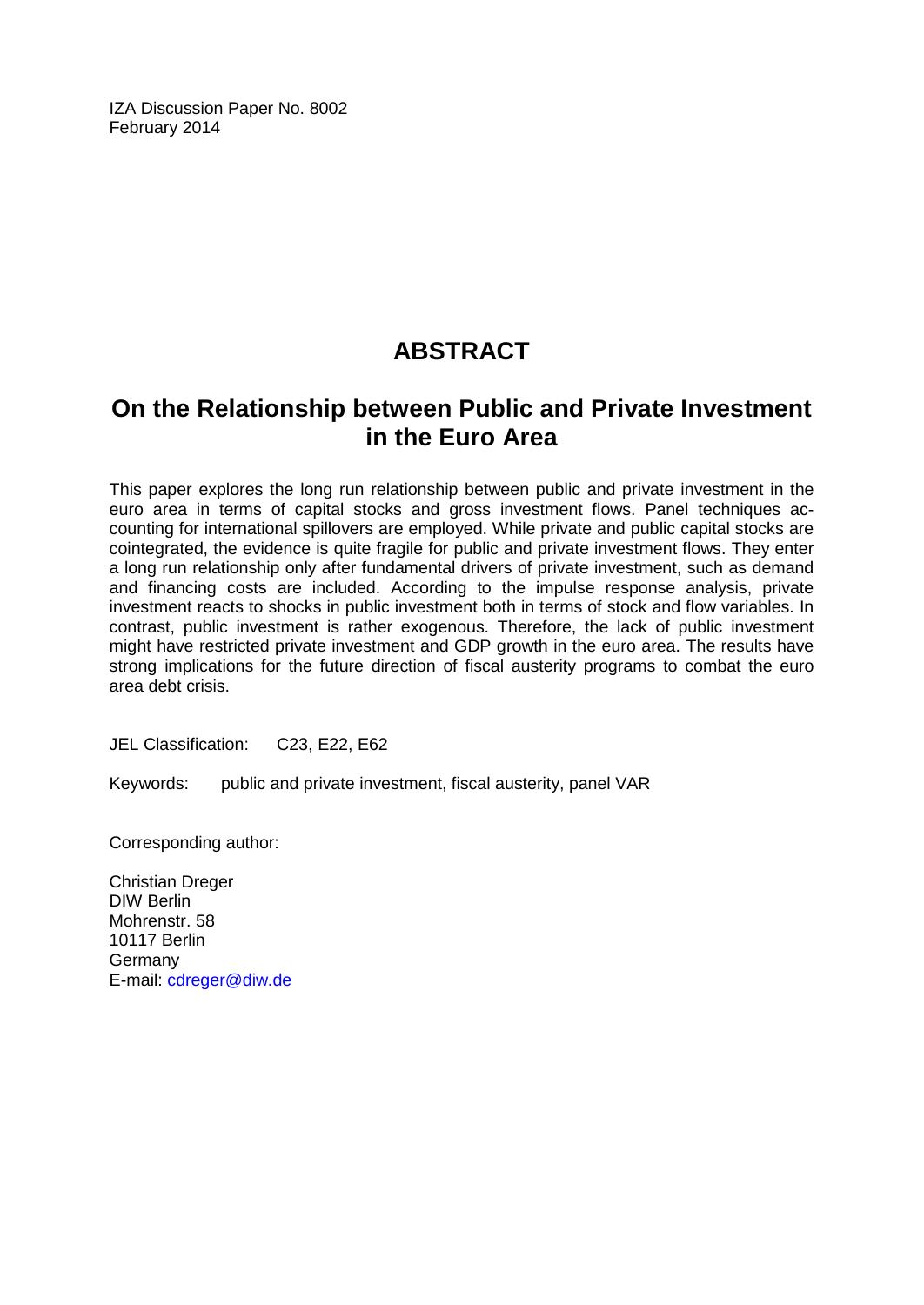#### **1 Introduction**

While fiscal austerity is beneficial for GDP growth in the long run, the impacts in the short and medium run are often negative, as witnessed by the public debt crisis in the euro area. The consolidation of public finances through a reduction of fiscal expenditures and an increase in taxes have caused deep recessions in many countries (see for example Auerbach and Gorodnichenko, 2012). To foster economic growth in times of debt is a main challenge for policymakers.

This study investigates the relation between public and private investment for the euro area. From a theoretical perspective, there is evidence for effects in both directions. On the one hand, if public and private sectors compete for the same resources, the costs for private investment can increase. Public investment needs to be financed, which may imply a higher tax burden or higher demand of governments for funds in capital markets, therefore causing interest rates to rise. Even from a Keynesian perspective, crowding-out effects of private investment are expected. They will be reinforced in times of a crisis, since higher government debt can raise country-specific risk and interest rates. On the other hand, public investment may create more favourable conditions for private investment, for example, by providing better infrastructure. The existence of facilities can increase productivity of private investment, which might take advantage of improved business conditions. For example, government investments in energy, telecommunications or other network industries may have stimulated private investment activities (see Dethier and Moore, 2012).

Due to the opposite effects, the net impact of public on private investment is not determined on a priori grounds. Consequently, previous studies have delivered inconclusive results with respect to crowding-out or crowding-in. As the net impact comprises both static and dynamic reactions, any analysis should distinguish between the short and long run of the direction. While crowding-out is mainly a short-run phenomenon related to restrictions on available resources, crowding-in is more long-lasting and traced to higher productivity of private capital. Thus, if there are crowding-in effects, they may be eventually more relevant in terms of the stock variables.

In his seminal contribution, Aschauer (1989) emphasized the possibility that public investment may induce private investment. In general higher public capital accumulation tends to raise the overall investment rate above the level chosen by rational agents implying an ex ante crowding out of private investment. However, crowding-in effects will finally dominate. An expansion of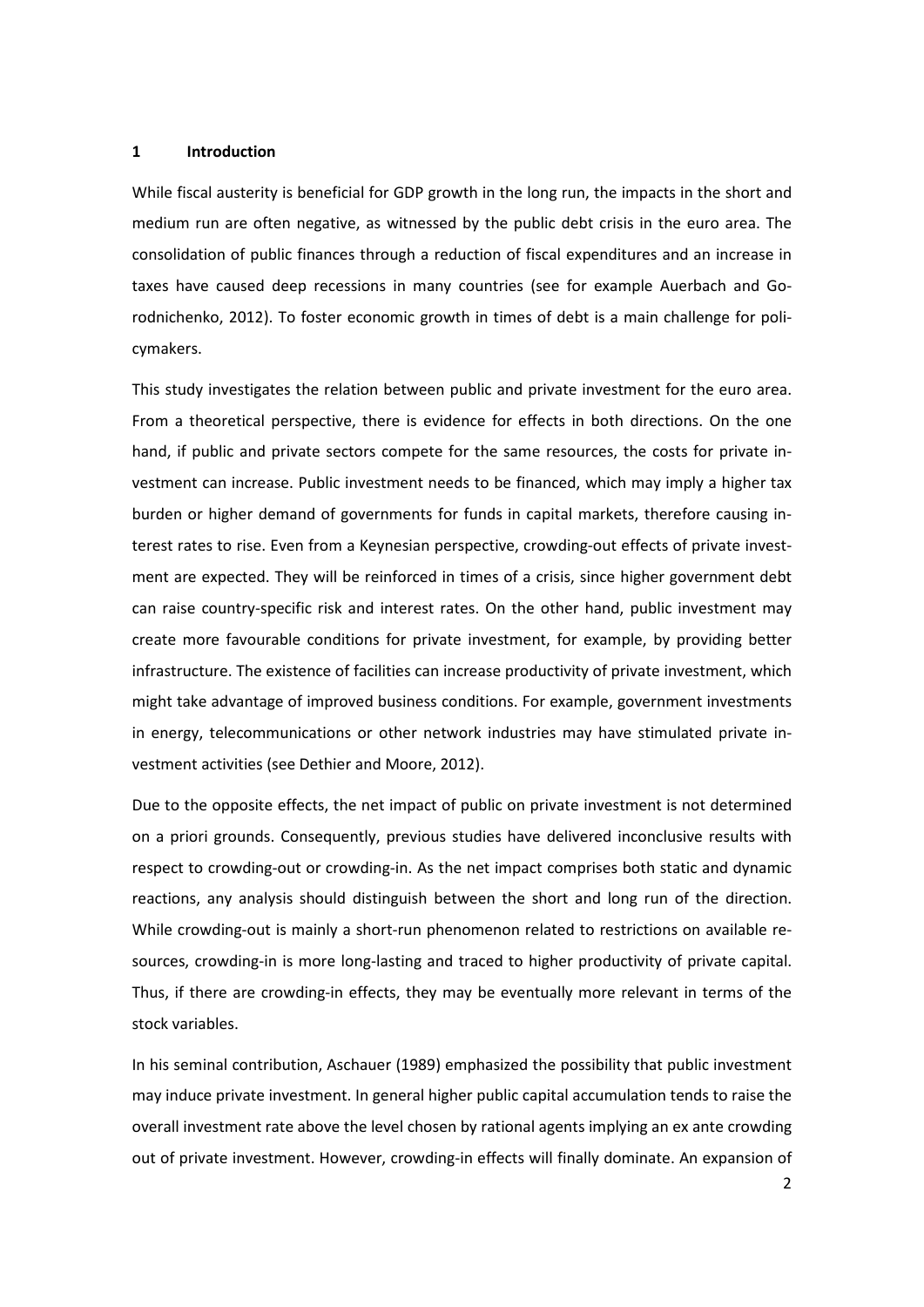public capital is expected to increase the rate of return to private capital, thereby leading to higher private capital accumulation and GDP growth. Hence, active fiscal policies could stimulate private investment through productivity gains stemming from public capital. The results suggest that private investment will raise permanently by more than one to one for every unit of non-defense public capital. Evidence is based on a static production function specified in levels for the US. Subsequent research based on regional production functions, disaggregated public capital or industries arrived at similar conclusions, particularly for roads and highway capital. Argimón, González-Páramo and Roldán (1997) reported significant crowding-in effects of public on private investment for OECD countries through the positive impact of infrastructure on productivity. In contrast, government consumption will crowd out private investment. Thus, debt reductions engineered through cuts in public investment can severely impinge on private investment and growth prospects.

The positive assessment of public investment expenditures lacks robustness, as the empirical model plays a crucial role. The integration properties of the variables can heavily influence the results, but have been largely ignored in the aforementioned studies. If production functions are estimated with differenced data or if pooled regressions are carried out with fixed effects, crowding-in effects seem to diminish. Instead, negative marginal products of public capital can be are detected. See Perotti (2007) for a recent survey. Using country specific VARs in first differences, Afonso und Aubyn (2009) found crowding-in effects of public investment for some countries, but crowding out effects for others. The reversed direction appears to be even more general. In fact, an acceleration of private investment raises GDP and revenues to spend for public investment. Based on a panel VAR in first differences Marattin and Salotti (2011) concluded that shocks in fiscal spending exert positive effects on private consumption and investment in the euro area.

This paper differs from previous studies in several respects. First, we provide evidence on the long-run relationship between private and public investment by examining capital stocks as well as gross investment flows. Both alternatives are considered to assess the robustness of the results. While stocks are *I*(2), flows are *I*(1) variables. Second, the relationship is investigated in a panel VAR framework, where the euro area member states constitute the cross section. The panel dimension avoids the shortage of degrees of freedom often embedded in a time series VAR. In addition, the model can capture international spillovers, while allowing for unobserved heterogeneity caused by different institutional settings. Finally, short and long run effects can be distinguished, as an error correction mechanism is involved. While capital stocks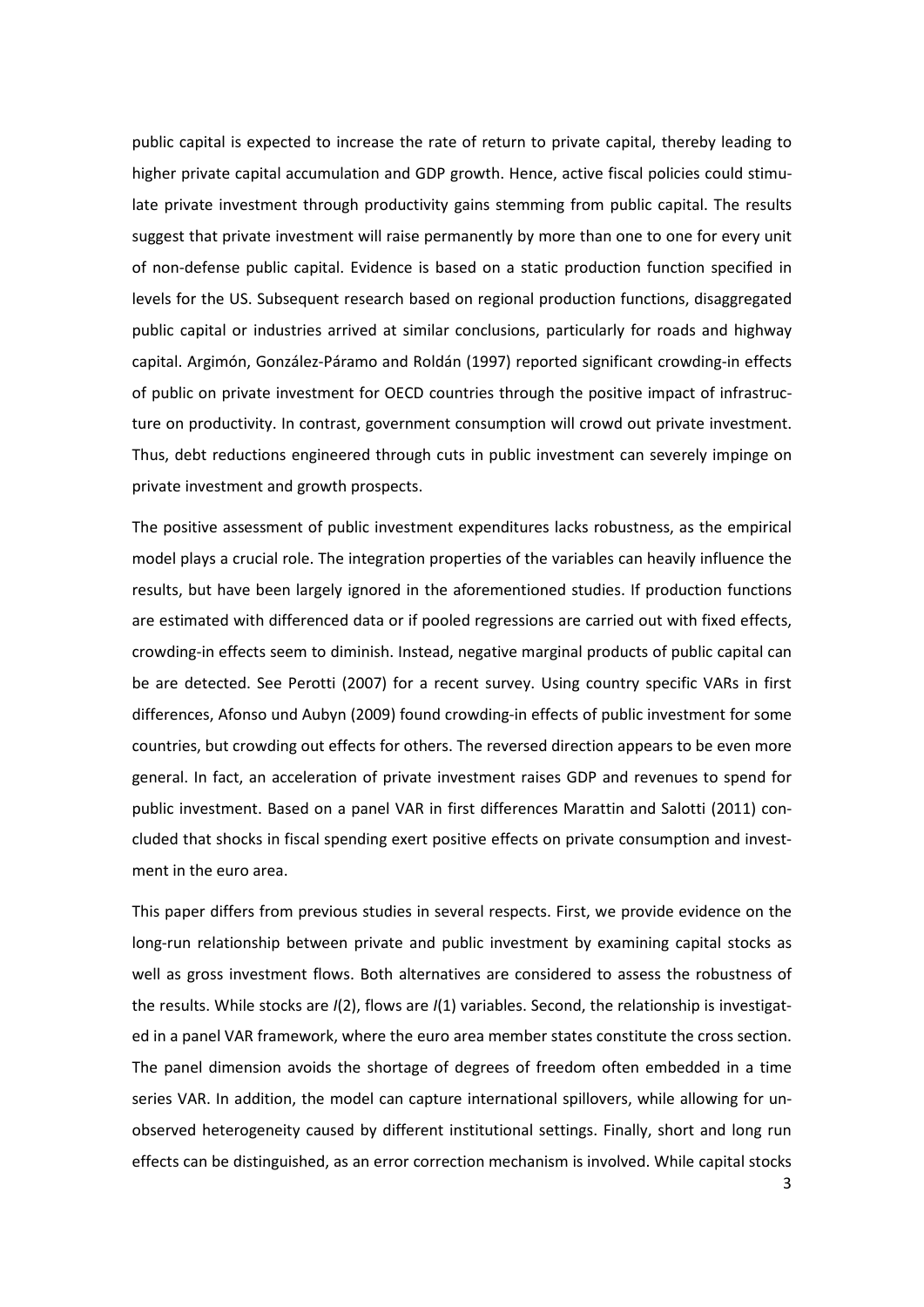are cointegrated, the evidence is quite fragile for investment flows. They enter a long run relationship only after fundamental drivers of private investment, such as demand and financing costs are included. According to the impulse response analysis, private investment reacts to shocks in public investment and to capital adjustment towards the stock equilibrium. In contrast, public investment is found to be exogeneous. Thus, the lack of public investment might have restricted private investment and GDP growth in the euro area.

The results have strong implications for the future direction of fiscal austerity programs to combat the euro area debt crisis. In fact, economic growth in the euro area could benefit from further fiscal reforms. For example, the exclusion of national co-funding of EU-supported investments from the fiscal indicators considered in the Stability and Growth Pact could be a sensible strategy (Barbiero and Darvas, 2014). The recently introduced European Semester designed to better monitor fiscal planning at the individual country level should encourage higher investment activities by member states, in particular of those with healthy public finances and low public investment rates.

The rest of the paper is structured as follows. The next section (Section 2) motivates a long-run equilibrium between private and public investment. Afterwards, Section 3 discusses the econometric methodology. Section 4 holds the empirical results. Finally, Section 5 concludes with some policy recommendations.

#### **2 Long run equilibrium between private and public capital**

To address the possible crowding-in effect it is necessary to examine the relationship between private and public capital. Assuming that the Cobb Douglas production function with constant returns to scale, output *Y* is related to technical progress *A*, labour *L*, private capital *K* and public capital *G*, i.e.

$$
(1) \t Y_t = A_t L_t^{\alpha} K_t^{\beta} G_t^{\gamma}
$$

The parameters *α*, *β* and *γ* denote production elasticities. While the marginal product of private capital is *βY*/*K*, the marginal product of public capital is *γY*/*G*. In equilibrium, the marginal products should be equal to the respective real interest rates

$$
(2) \qquad \beta Y_t/K_t = rp_t \quad , \quad \gamma Y_t/G_t = rg_t
$$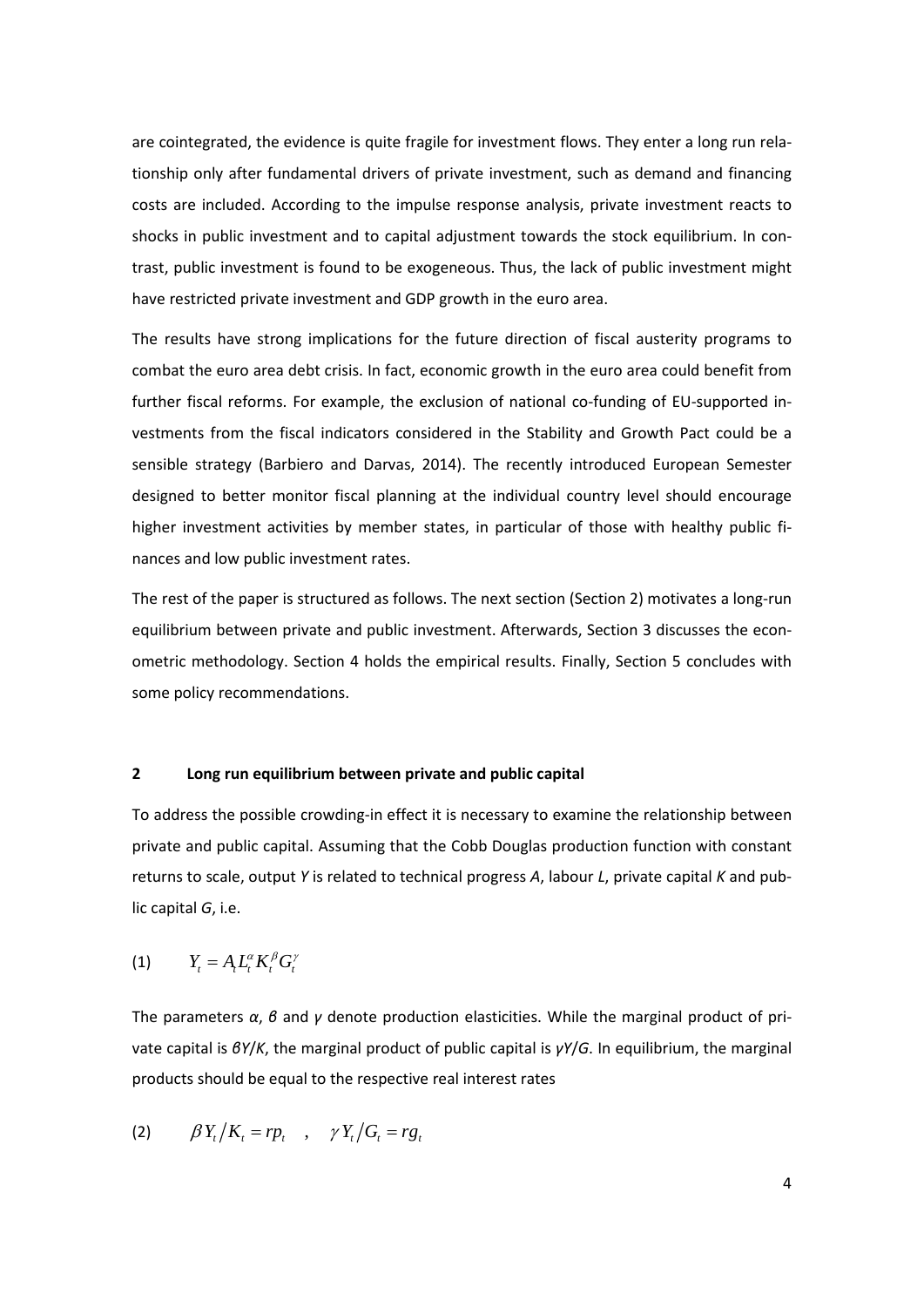in the private (*rp*) and public sector (*rg*). As the interest rates are subject to arbitrage, they will eventually move in parallel, despite possible differences related to risk premia (Hatano, 2010). If the interest rates maintain a constant ratio, *rp*=*λrg*, one can obtain

$$
(3) \qquad K_t = \frac{\beta}{\lambda \gamma} G_t
$$

implying that the capital stocks are cointegrated. If the marginal products are equalized, the cointegration parameter will simply reflect the ratio of the production elasticities. Equation (3) will be tested in terms for the capital stocks. If the stocks are cointegrated, they should expand at the same rate, implying that public and private investment are cointegrated as well. Therefore, we will also investigate the existence of a long run equilibrium between public and private investment flows<sup>1</sup>. Note that any direction of causality is not assumed in the argument. However, if public investment is exogenous, private investment will react to deviations from the long run, implying that deviations from the cointegrating relationship can be seen as a driver for private investment.

#### **3 Econometric approach**

#### *Panel VAR models*

Panel VARs are designed to capture both static and dynamic interdependencies across countries or regions using some set of restrictions, treat the linkages across units, and can account for cross sectional heterogeneities (Canova and Cicarelli, 2013). They extend the standard VAR framework to panel data by adding a cross section dimension. The reduced form of the model can be stated as

(4) 
$$
y_{it} = v_{0i} + A_i(L)Y_{t-1} + u_{it}
$$
,  $i = 1,..., N$ ,  $t = 1,..., T$ 

$$
Y_t = (y_{1t}^{\prime}, y_{2t}^{\prime}, \ldots, y_{Nt}^{\prime})^{\prime}.
$$

<span id="page-6-0"></span> $1$  Equation (3) implies cointegration between net investment flows, i.e. gross investment less depreciation. To be consistent with other studies, this property is explored by employing gross investment flows. The difference is not crucial for the analysis. From an empirical perspective, capital stocks are *I*(2) variables. As net investment flows are cumulated to obtain the stocks, they match the integration properties of gross investment flows, which are *I*(1).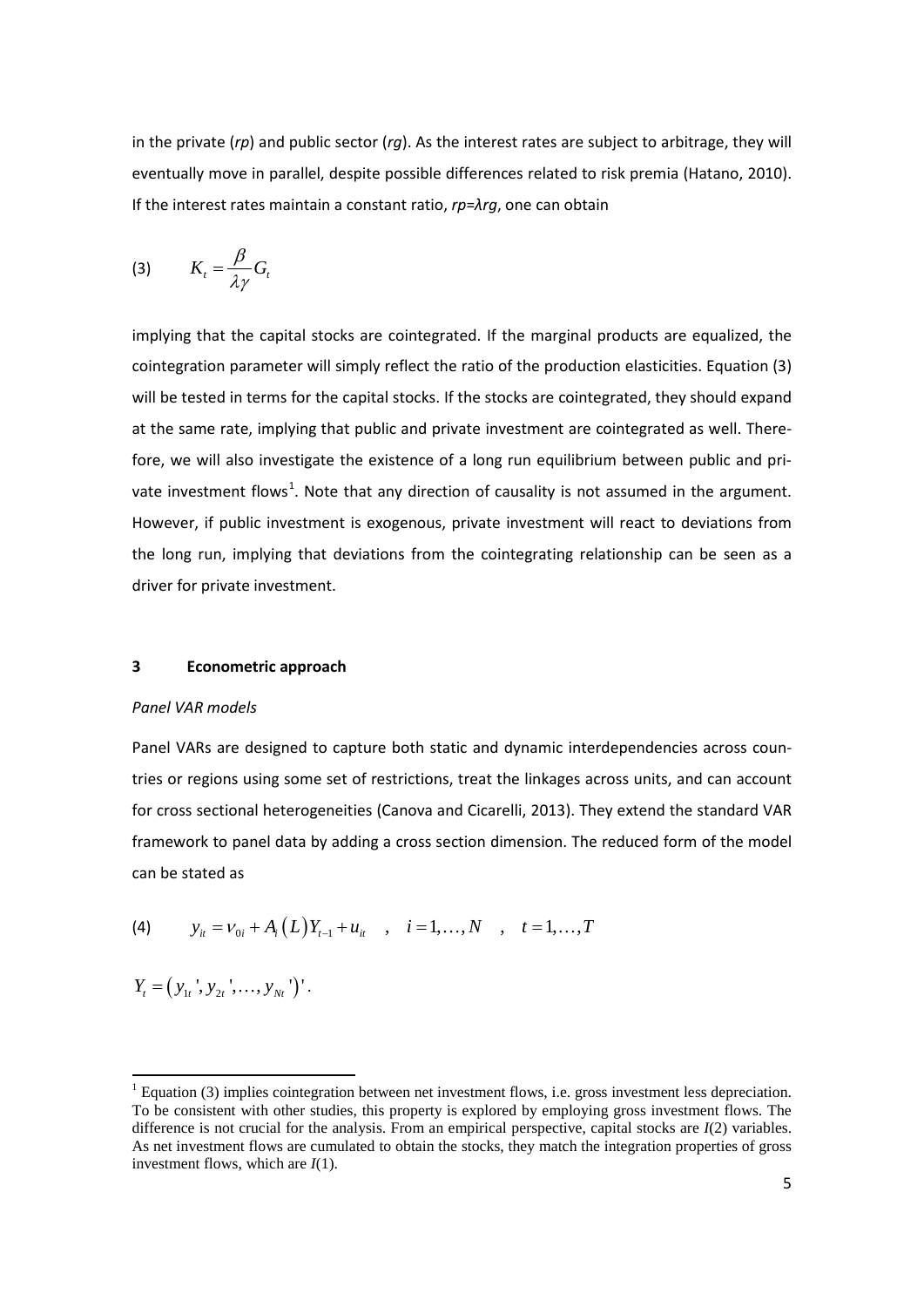The *m* endogenous variables constitute the vector *y*; *Y* is the stacked version of *y* comprising the variables for all countries, *v*<sub>0</sub> is a vector of intercepts that could also depend on time, *A*<sub>i</sub>(*L*) is a polynomial in the lag operator *L* for the coefficients of the lagged regressors and *u* is a vector of random disturbances. The indices *i* and *t* refer to the country and time period, respectively. Lags of all variables of all units are allowed to enter the equations for each unit, thereby including dynamic interdependencies. Static interdependencies could arise, as the errors are correlated across the units. Cross sectional heterogeneity is embedded, since all parameters might be unit specific.

The panel VAR in its unrestricted form cannot be estimated due to the lack of degrees of freedom. However, the panel structure suggests possible restrictions (Lütkepohl, 2014). In fact, if dynamic interdependencies between panel members can be neglected and if the coefficients are approximately the same for all countries except of the intercepts, the panel VAR might be rewritten as

(5) 
$$
y_{it} = v_{0i} + A(L)y_{it-1} + u_{it}
$$
,  $i = 1,..., N$ ,  $t = 1,..., T$ .

In the restricted version, interdependencies can still occur through the correlation of residuals across units. While the advantage of the panel setup is an increase in the number of observations implying more efficient estimates especially in case of low frequency data, the disadvantage is the need to impose homogeneity restrictions. Therefore, the selection of the appropriate model depends on the question under study. In fact, potential heterogeneities might be limited in this study, as the euro area countries share many similarities and are part of an integrated economic area. Expansionary fiscal policies do not lead to strong cross country spillovers, as shown by the recent financial crisis. As a response to the economic downturn, fiscal stimulus packages were launched, but in a rather uncoordinated way across member states. At the same time, persistent unobserved heterogeneities can be preserved due to the presence of unit specific intercepts, i.e. fixed effects. Hence, the restricted model (5) can serve as a point of departure.

The standard approach to estimate the parameters of the model is pooled regression combined with fixed effects. Since the fixed effects are correlated with the regressors because of the lags of the variables, the mean-differencing procedure often used to eliminate the intercepts will inevitably lead to biased estimates (Arellano and Bond, 1991). To overcome this problem, forward-mean differencing via the Helmert transformation is involved, see Arellano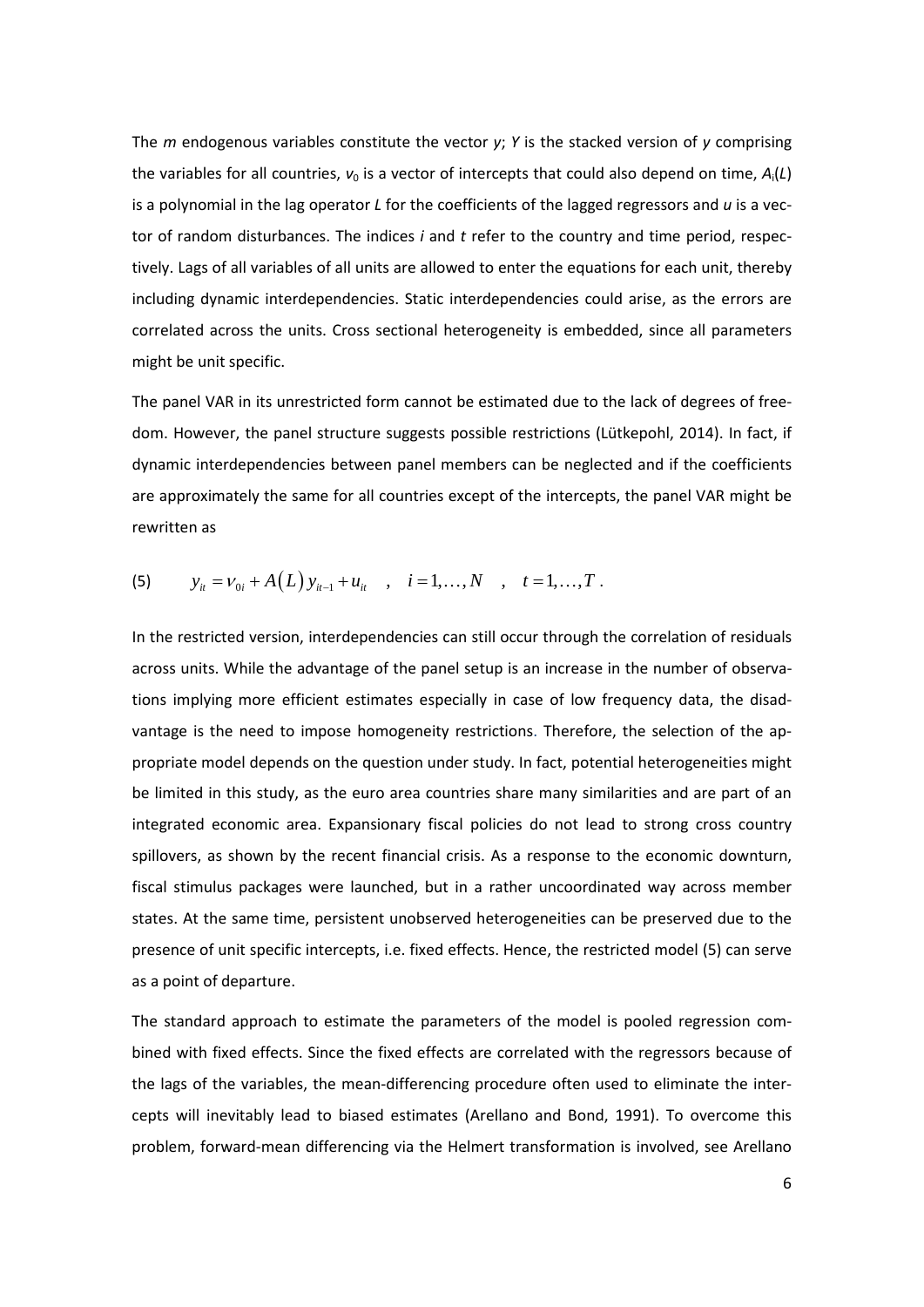and Bover (1995). This procedure preserves the orthogonality between the transformed variables and lagged regressors. The latter are taken as instruments to estimate the coefficients by the system GMM, as proposed by Holtz-Eakin, Newey and Rosen (1988) and Love and Zicchino (2006). Once the parameters have been estimated, the reactions of one variable to the innovations of another variable can be revealed from impulse response analysis and variance decomposition. While impulse response functions describe the reactions of a variable over time to a shock in other variables of the system, variance decompositions measure the contributions of each shock to the forecast error variance of each variable for a particular forecasting horizon. For an appropriate interpretation, the shocks need to be identified, i.e. an orthogonal transformation of errors is involved. This is achieved by the lower triangular Cholesky decomposition. It implies a causal ordering of the series, depending on their contemporaneous impact on other variables. Since dynamic interdependencies across units are excluded in the restricted model, the ordering of countries does not affect the results.

#### *Panel integration and cointegration*

The panel VAR can be specified in terms of the level variables, irrespectively whether they are stationary or not. If they include stochastic trends, cointegration relationships are implicitly embedded, as in the time series case (Sims, Stock and Watson, 1990). In this application, the long run is explicitly extracted to improve the economic interpretation of the results. In order to check the unit root properties of the variables, panel integration tests allowing for cross section spillovers are applied. According to the Pesaran (2007) CADF routine, the standard ADF equation

$$
(6) \qquad \Delta y_{it} = \alpha_i + \delta_i y_{it-1} + \lambda_i \overline{y}_{t-1} + \theta_i \Delta \overline{y}_{t-1} + u_{it} \quad , \quad \overline{y}_t = N^{-1} \sum_{i=1}^N y_{it}
$$

is extended with cross section averages of lagged levels and first differences of the series of interest. The regression is carried out for each panel member and can be extended by lagged values of the endogenous variable to account for autocorrelation in the residuals. Testing for the null of a unit root is based on the *t*-ratio of the first order autoregressive parameter (*δ*). To construct the panel statistic, the *t*-values are pooled across individuals. A standardized version is asymptotically distributed as standard normal under the joint null hypothesis of nonstation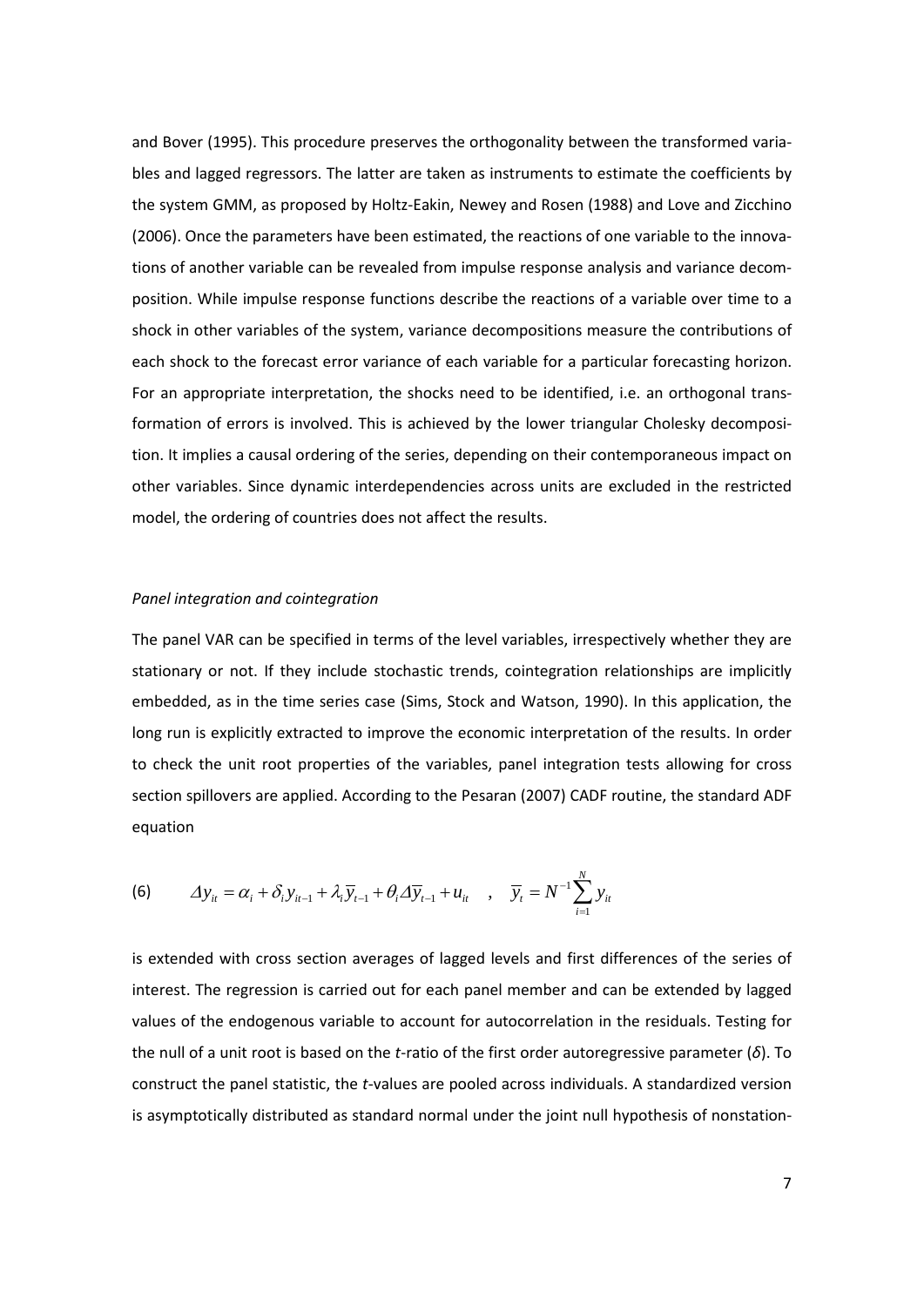arity for all individuals. If the null is rejected, the series is stationary at least for one panel member.

The cointegration properties are investigated by the panel and group mean statistics suggested by Westerlund (2007). They do not rely on a potential inappropriate common factor restriction such as the tests based on the residuals obtained from static relationships; see Kremers, Ericsson and Dolado (1992). The null hypothesis of no cointegration between *y* and *x* is evaluated by testing whether the feedback parameter (*γ*) in a conditional panel errorcorrection model

(7) 
$$
\Delta y_{it} = \alpha_i + \gamma_i y_{it-1} + \lambda x_{it-1} + \sum_{j=1}^p \theta_i \Delta y_{it-j} + \sum_{j=-q}^p \beta_i \Delta x_{it-j} + u_{it}
$$

is equal to zero. The error-correction models are estimated separately for the panel members and the statistics are pooled along different principles. If the null is rejected, cointegration is assumed to hold for all units in case of the panel statistics, and at least for one individual in the group statistics. All tests are asymptotically distributed as standard normal and can account for individual short-run dynamics, trends and slopes. Leads and lags of differenced variables can be included due to information criteria. Since the cross sections are not independent, critical values are obtained by bootstrap methods.

Note that panel cointegration tests do not reveal the long run parameters. Their aim is to identify reliable empirical models of integrated variables to avoid spurious regressions. Therefore, after testing for cointegration, the long run is estimated via pooled regression with fixed effects and contemporaneous correlation in the residuals. This approach is valid, if cointegration has been confirmed in advance, i.e. if spurious regressions can be excluded. While the intercept, short run coefficients and error variances can differ across the panel members, the long run coefficients are restricted to be identical over the cross section.

#### **4 Data issues and empirical results**

Evidence on the link between public and private investment is based on annual data for the 1991-2012 period. The panel is based on 12 euro area member states, comprising Germany, France, Italy, Spain, Portugal, Greece, Ireland, Austria, Finland, Netherlands, Belgium and Luxembourg. Countries that joined the monetary union in recent years are excluded due to the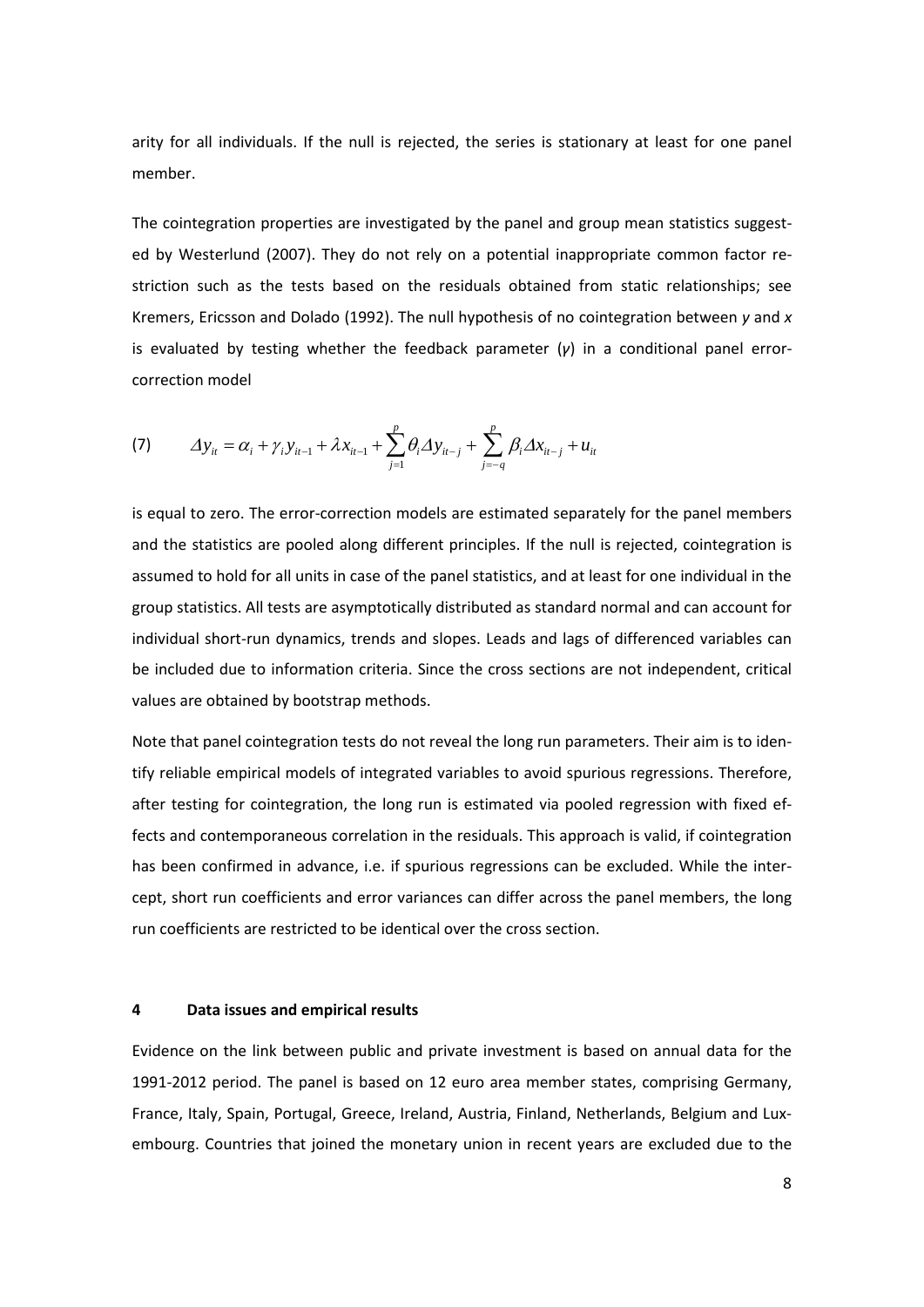lack of data. All series are taken from the AMECO database which is provided by the European Commission.

While net investment flows are available at the sectoral level, capital stock data refer to the entire economy. To construct public and private capital stocks, net investment flows are cumulated. Starting values result from a decomposition of total stock in an initial period (1990). In fact, the share of public capital is assumed to be equal to the ratio of cumulated net public to cumulated net overall investment, where the 1980s are taken as the reference period. To reveal insights on cointegration between flows, gross capital formation in the public and private sector are selected. All variables are divided by the appropriate deflator (2005=100) to obtain series in real terms.

Fundamental determinants of investment are considered to assess the robustness of the results. Real GDP and real interest rates are included as a proxy for overall demand and financing costs to invest, respectively. To obtain real GDP, the nominal series is deflated by the GDP deflator (2005=100). Real interest rates are defined in an ex post manner as the difference between the long term nominal interest rate and inflation, i.e. the annual change in the GDP deflator. Furthermore, Brautzsch and Dreger (1999) noted that the government debt ratio can potentially explain private investment. An increase in the debt ratio worsens the financial conditions via higher real interest rates. It can also restrict future demand, as investors might fear stronger efforts towards fiscal consolidation in later periods. Mehrotra and Välilä (2005) found a negative effect on public investment of high public debt in a panel cointegration model for EU member states. In line with the Maastricht criterion, the debt ratio is defined as the ratio between gross government debt and GDP. All variables are measured in logs, except of real interest rates.

#### *-Table 1 about here-*

The first step refers to the unit root properties of the variables involved. According to the results in the upper part of Table 1, capital stocks include two unit roots. This is in contrast to results of Calderón, Moral-Benito and Servén (2014), who present evidence that the capital stock is *I*(1) in panel of 88 countries including rich and developing countries. The other variables are nonstationary in their levels and stationary in the first differences. As real interest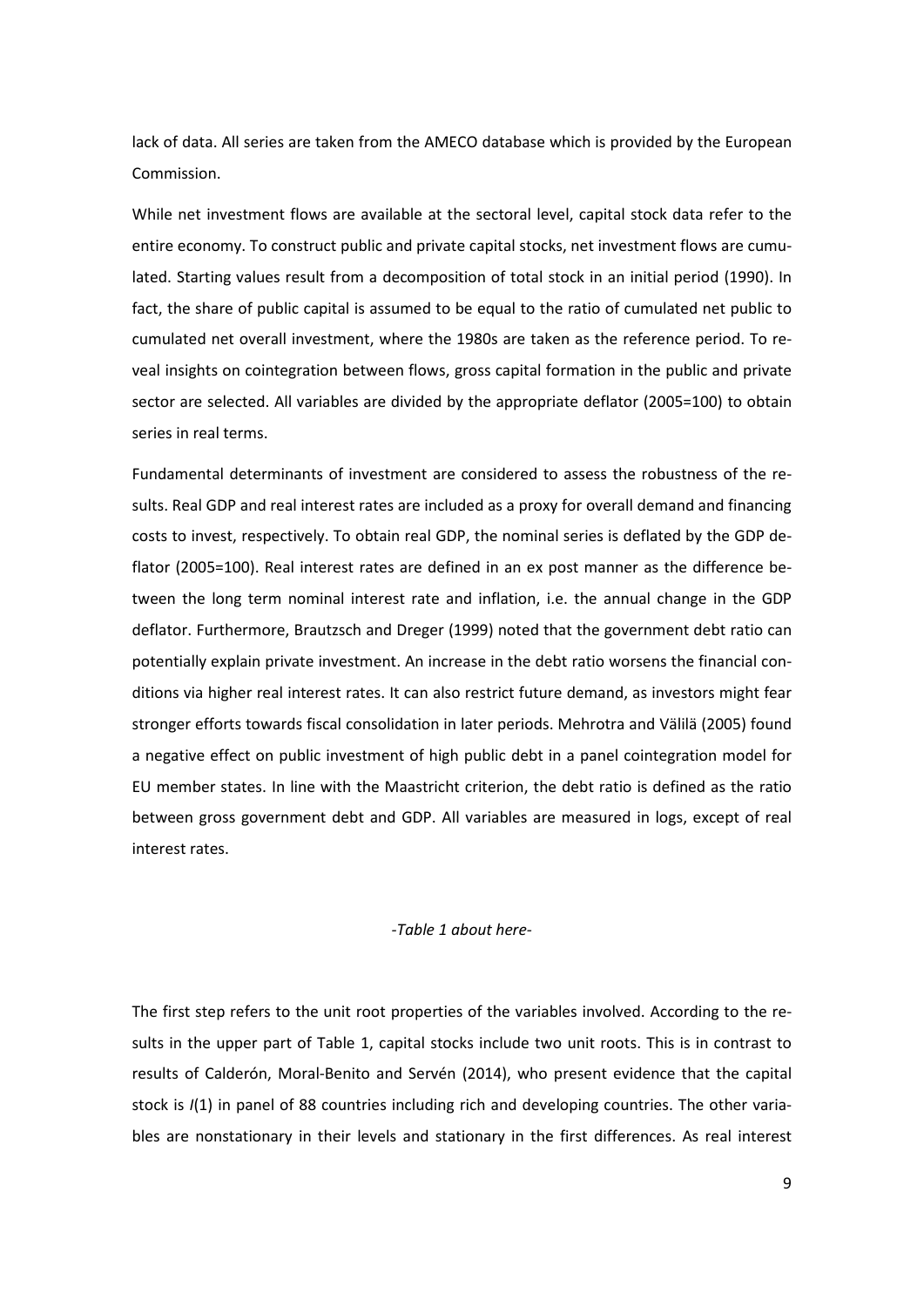rates and government debt ratios cannot move without bounds, the outcome may be doubted for these variables from a theoretical view. However, they appear to be integrated in a statistical sense and should be treated as such in the empirical analysis. The lower part of Table 1 holds the cointegration results. The long run property is tested for different subsets of variables to obtain reliable evidence. Gross public and private investment flows are not cointegrated in the euro area. However, they can enter an extended long run relation, if fundamental drivers of investment are taken into account. However, the latter determinants, like overall demand in the economy, real interest rates or public debt ratios appear to be far more important. The evidence in favor of cointegration is stronger in a model comprising real interest rates instead of public debt ratios. To summarize, the link between public and private investment is not well supported in the flow model. In contrast to the evidence based on flows, the capital stocks appear to be cointegrated. Therefore, there is a long run link between public and private investment, but it should be expressed in terms of stocks. Note that the deviations from the stock equilibrium do not need to be stationary. In principle, they can be also *I*(1), due to their *I*(2) ingredients.

If cointegration is detected between certain sets of variables, the long run parameters can be estimated by pooled regression techniques. As it is shown in Table 2, the coefficients of the relationships are well signed. Higher demand and lower financing costs will stimulate private investment. Furthermore, a one percent increase in public investment will trigger a 0.2 percent increase of private investment flows on average in the long run. An expansion of the public capital stock by one percent will lead to a less than proportional rise in private capital. According to equation (3), the elasticity of 0.8 implies that the production elasticity of private capital is slightly less than the product of the production elasticity of public capital times a risk premium for government bonds.

#### *-Table 2 about here-*

Insights into the direction of the causality are obtained from a restricted panel VAR, see equation (5). As it is specified in terms of the level variables, the cointegrating relationships are implicitly embedded. The identification scheme is based on a lower triangular Cholesky decomposition with the ordering of variables according to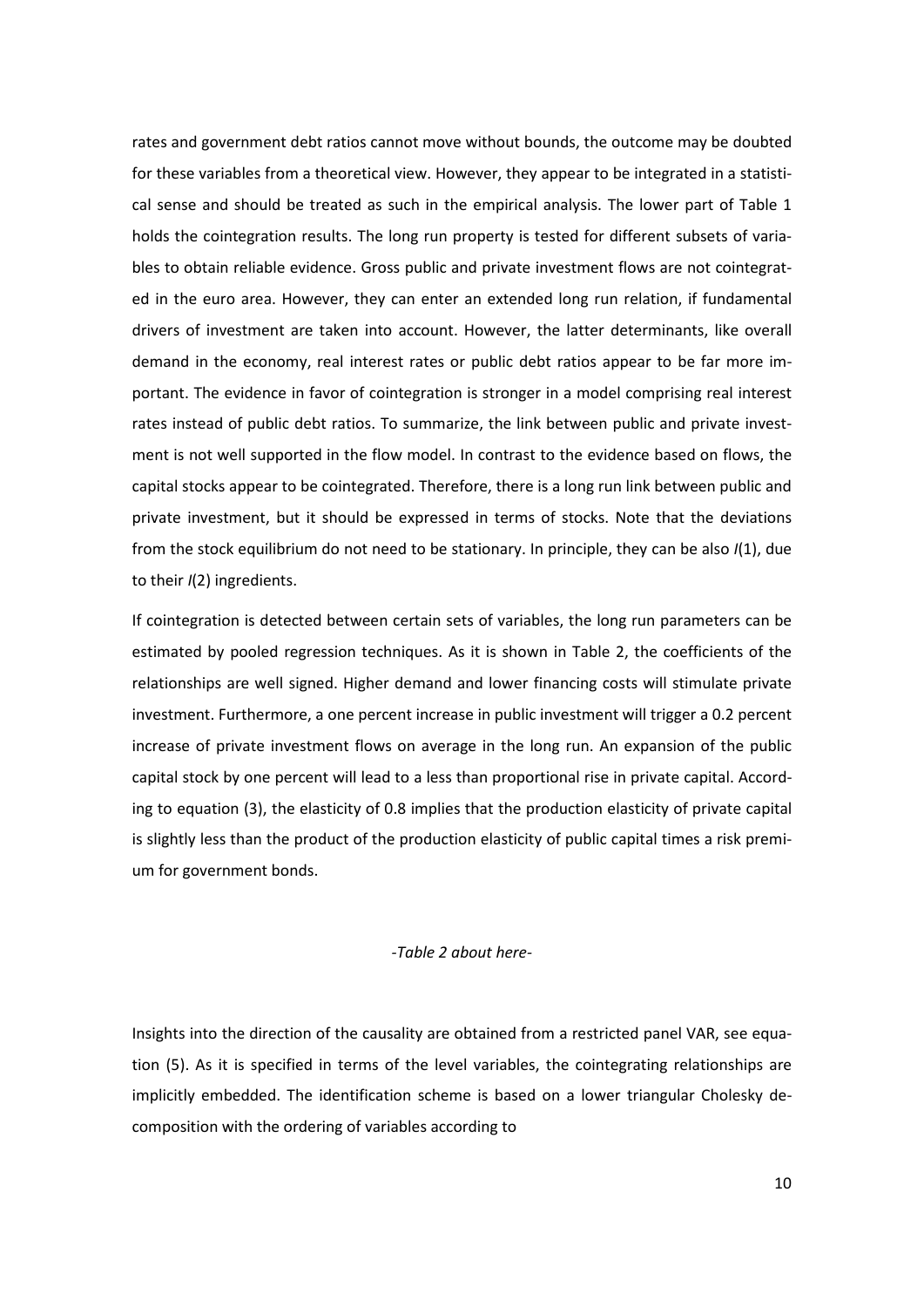*Flow model: (PUB, R, Y, PRI)*

*Stock model: (CS\_PUB, CS\_PRI).*

A variable coming earlier in the ordering affects the next ones both contemporaneously and with a lag, while a variable coming later has only lagged effects on the preceding ones. In the flow model, gross public investment (*PUB*) is the most exogenous variable, since it is a policy instrument and can be decided independently. However, it will affect real interest rates (*R*), in particular if the expenditures are financed by new debt. Both public investment and interest rates affect overall demand (*Y*). Depending on these conditions, the agents decide on the level of private investment (*PRI*). In the stock model, public capital comes first, as it an increase the productivity of private investment. As the identifying assumptions might be critical, especially with respect to the annual data frequency, different identification schemes have been also chosen, but did not affect the results in a substantial way. The results are exhibited for short and medium horizons in Table  $3<sup>2</sup>$  $3<sup>2</sup>$  $3<sup>2</sup>$ 

The flow specification does not indicate a huge role of public investment. In fact, the responses of private investment to shocks in public investment are insignificant. As a consequence, unexpected variations in public investment account only for 3 percent in the forecast error variance in gross private investment flows. The insignificant responses may be result from the heterogeneity of the countries documented by Afonso and Aubyn (2009), who find crowding out effects in Belgium, Ireland, the United Kingdom and the Netherlands and crowding in effects in Austria, Germany, Denmark, Finland, Greece, Spain and Sweden. The reversed relationship appears to be more important. Shocks in private investment trigger significant responses in public investment and are able to explain about 30 percent of the respective forecast error variance. Moreover, the own responses of the investment variables dominate the impulse response results and variance decomposition due to the high fluctuations of these series. Therefore, the positive effects of public investment in infrastructure may be only realized with considerable lags.

In contrast to the flow model, the role of public investment is more important if the stocks are considered. The adjustment of private capital to shocks in public capital appears to be signifi-

<sup>&</sup>lt;sup>2</sup> It is worth mentioning that 5 years imply 20 quarters, a value which is used for example by Afonso and Aubyn (2009). The panel VAR model has been estimated using the Stata program provided by Love and Zicchino (2006).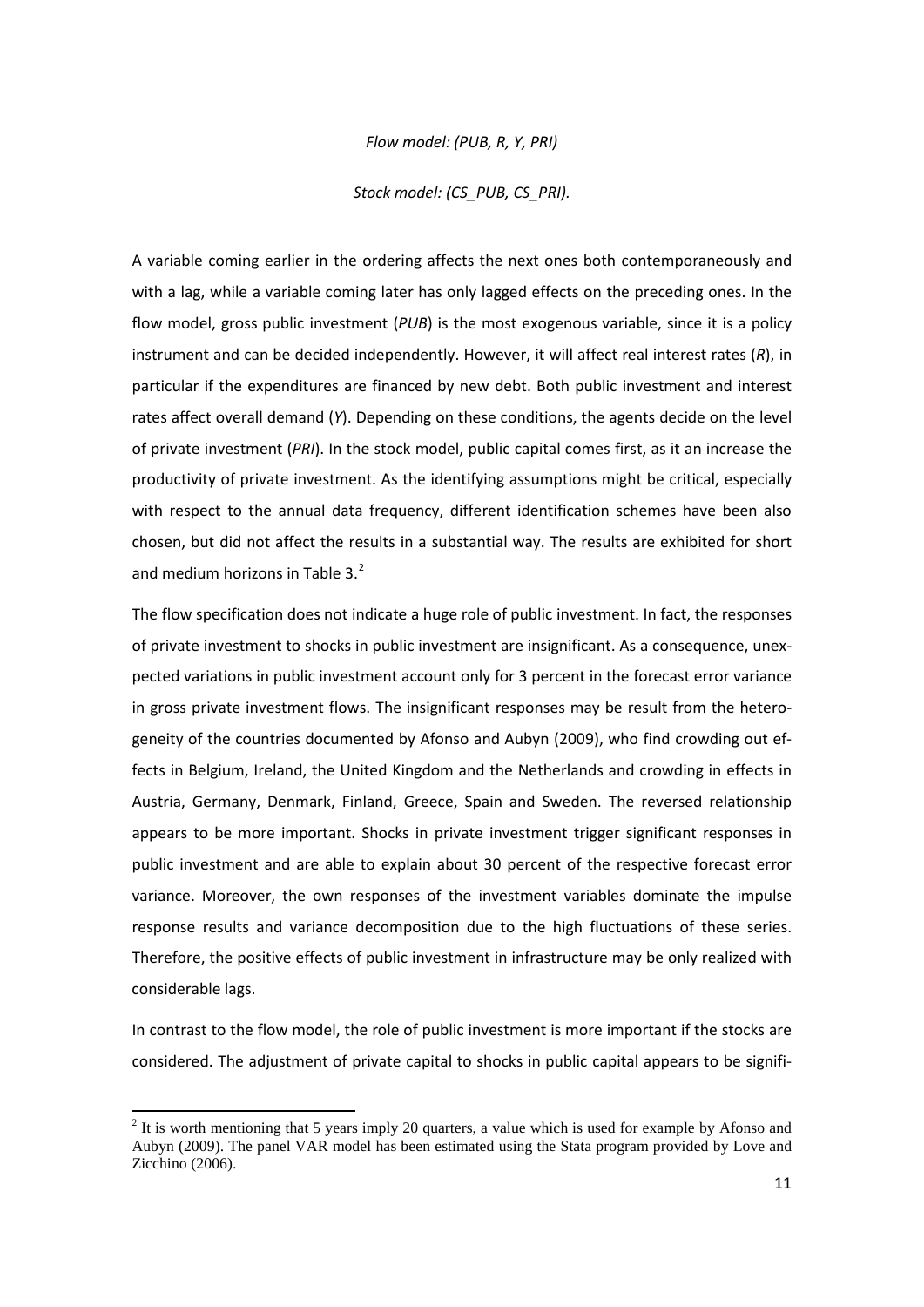cant and the latter are able to account for 50 percent of the variance of the former. The impulse responses also reveal a minor impact running in the opposite direction. As public capital will decline after a positive shock in private capital, it may be traced to some anticyclical behavior of the government. Overall, the stock model reveals a crucial role of public capital for private investment behavior that would be largely underestimated if the analysis is focused on flows.

*-Table 3 about here-*

#### **5 Conclusions**

This paper explores the long run relationship between public and private investment in the euro area in terms of capital stocks and gross investment flows. Panel techniques accounting for international spillovers are employed. While private and public capital stocks are cointegrated, the evidence is quite fragile for public and private investment flows. They enter a long run relationship only after fundamental drivers of private investment, such as demand and financing costs are included. According to the impulse response analysis, private investment reacts to shocks in public investment both in terms of flow but more pronounced of stock variables. In contrast, public investment appears to be exogenous, which stresses the public investment variable as a policy variable.

Thus, the lack of public capital as a result of weak public investment might have restricted private investment and GDP growth in the euro area. The results have strong implications for the future direction of fiscal austerity programs to combat the euro area debt crisis. In particular, economic growth in the euro area could benefit from further fiscal reforms. A modified framework should encourage higher investment by the member states, in particular of those with healthy public finances and low public investment rates. This would be part of an integrated approach to overcome the crisis and to achieve a path of stronger GDP growth in the future.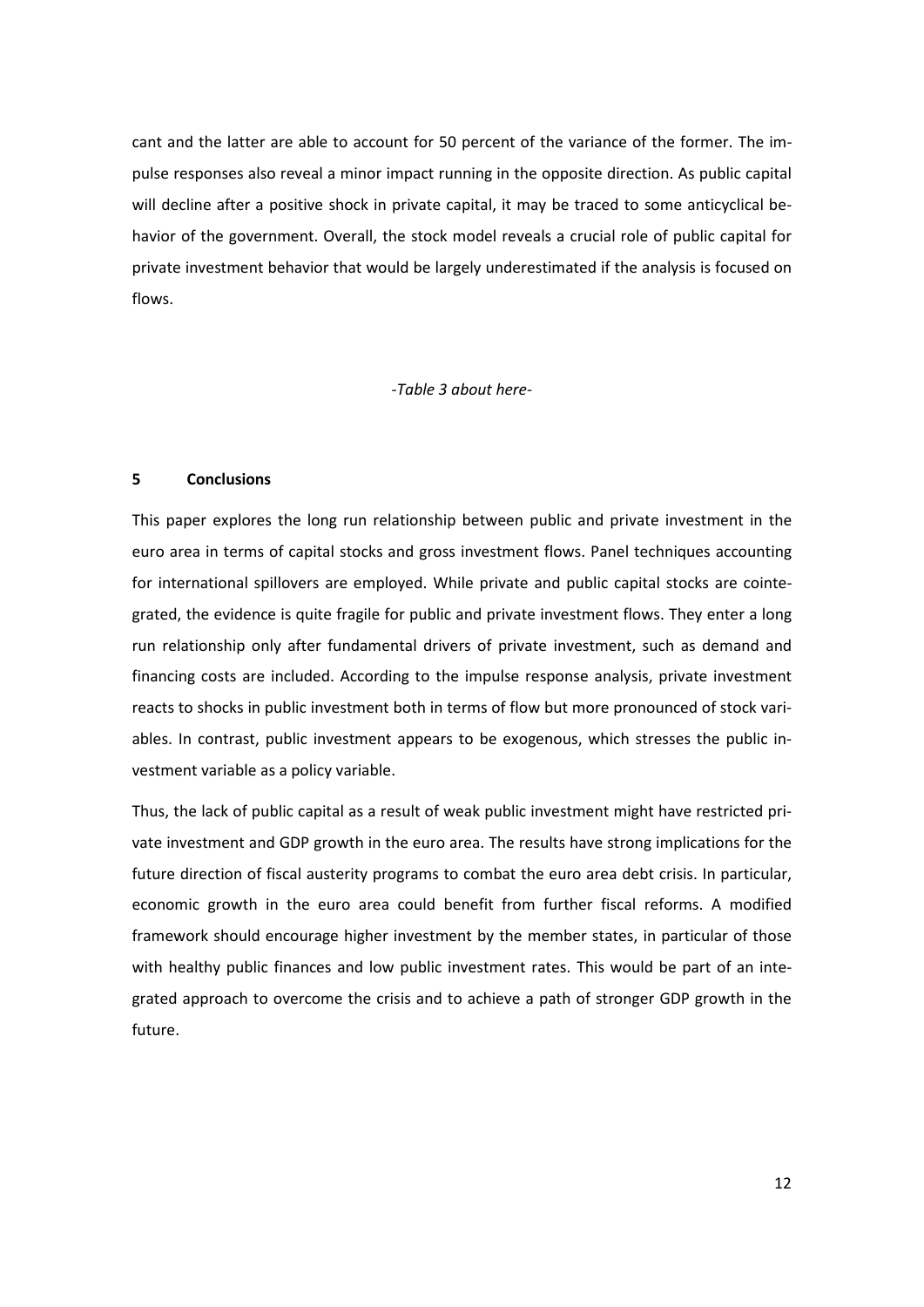#### **References**

Afonso A, Aubyn M (2009): Macroeconomic rates of return of public and private investment: Crowding-in and crowding-out effects, Manchester School 77, 21-39.

Argimón I, González-Páramo JM, Roldán JM (1997): Evidence of public spending crowding-out from a panel of OECD Countries, Applied Economics 29, 1001-1010.

Arellano M, Bond S (1991): Some tests of specification for panel data: Monte Carlo evidence and an application to employment equations, Review of Economic Studies 58, 277-297.

Arellano M, Bover O (1995): Another look at the instrumental variable estimation of error component models, Journal of Econometrics 68, 29-51.

Auerbach A, Gorodnichenko Y (2012): Measuring the output responses to fiscal policy, American Economic Journal: Economic Policy 4, 1-27.

Aschauer DA (1989): Does public capital crowd out private capital? Journal of Monetary Economics 24, 171-188.

Barbiero F, Darvas Z (2014): In sickness and health: Protecting and supporting public investment in Europe, Bruegel Policy Contribution 2014/02.

Calderón C, Moral-Benito E, Servén L (2014): Is infrastructure capital productive? A dynamic heterogeneous approach, Journal of Applied Econometrics, DOI: 10.1002/jae.2373.

Dethier JJ, Moore A (2012): Infrastructure in developing countries: An overview of some economic issues, ZEF-Discussion Papers on Development Policy 165, University of Bonn.

Dreger C, Brautzsch H-U (1999): Die Entwicklung der Unternehmensinvestitionen in Deutschland (Firm investment behaviour in the German economy), Journal of Economics and Statistics 219, 284-297.

Canova F, Ciccarelli M (2013): Panel vector autoregressive models: A survey, ECB Working Paper 1507.

Hatano T (2010): Crowding-in effect of public investment on private investment, Japan Public Policy Review 6, 105-119.

Holtz-Eakin D, Newey W, Rosen HS (1988): Estimating vector autoregressions with panel data, Econometrica 56, 1371-1395.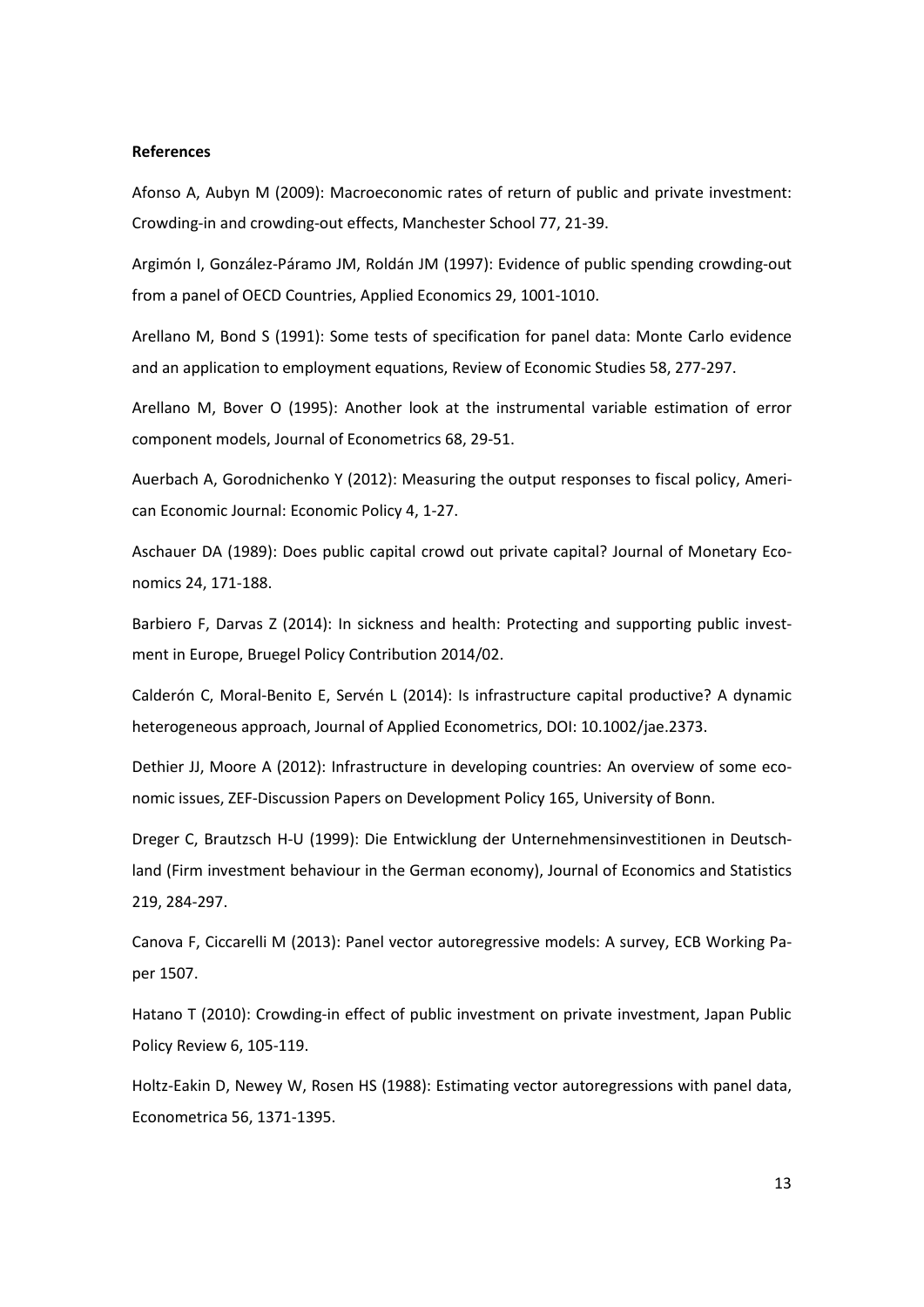Kremers JM, Ericsson NR, Dolado JJ (1992): The power of cointegration tests, Oxford Bulletin of Economics and Statistics 54, 325-48.

Love I, Zicchino L (2006): Financial development and dynamic Investment behavior: Evidence from panel VAR, Quarterly Review of Economics and Finance 46, 190-210.

Lütkepohl H (2014): Structural vector autoregressive analysis in a data rich environment, DIW Discussion Paper 1351.

Marattin L, Sallotti S (2011): On the usefulness of government spending in the euro area, Journal of Socio-Economics 40, 780-795.

Mehrotra A, Välilä T (2005): Evolution and determinants of public investment in Europe, Economic and Financial Reports 2005/1, European Investment Bank.

Perotti R (2007): In search of the transmission mechanism of fiscal policy, NBER Working Paper 13143.

Persyn D, Westerlund J (2008): Error correction based cointegration tests for panel data, Stata Journal 8, 232–241.

Pesaran MH (2007): A simple panel unit root test in the presence of cross section dependence, Journal of Applied Econometrics 22, 265–312.

Sims CA, Stock, JH, Watson MW (1990): Inference in linear time series models with some unit roots, Econometrica 58, 113-144.

Westerlund J (2007): Testing for error correction in panel data, Oxford Bulletin of Economics and Statistics 69, 709–748.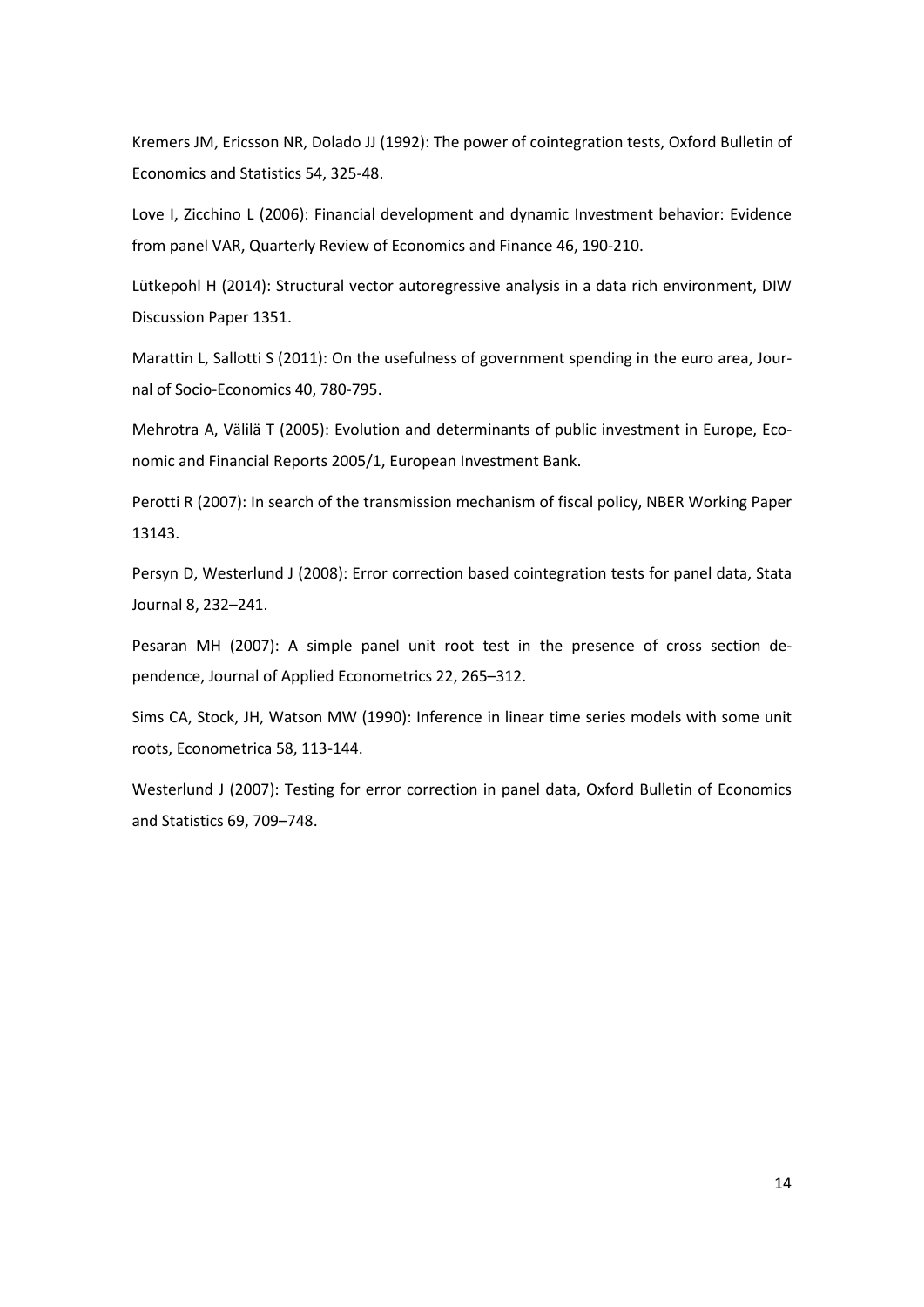Table 1: Integration and cointegration properties of the variables involved

|             | Levels              | First differences   | Decision |
|-------------|---------------------|---------------------|----------|
| CS_PRI      | 0.649<br>(0.742)    | 0.599<br>(0.725)    | I(2)     |
| CS_PUB      | 0.440<br>(0.670)    | $-1.214$<br>(0.112) | I(2)     |
| PRI         | 0.341<br>(0.633)    | $-2.859$<br>(0.002) | I(1)     |
| <b>PUB</b>  | $-0.245$<br>(0.403) | $-3.561$<br>(0.000) | I(1)     |
| Υ           | 0.205<br>(0.581)    | $-2.264$<br>(0.012) | I(1)     |
| R           | 1.203<br>(0.886)    | $-3.105$<br>(0.001) | I(1)     |
| <b>DEBT</b> | 1.000<br>(0.841)    | $-3.418$<br>(0.000) | I(1)     |

Tests for integration according to Pesaran (2007)

Tests for cointegration according to Westerlund (2007)

|                   | $G_{\tau}$ | $G_{\alpha}$ | $P_{\tau}$ | $P_{\alpha}$ |
|-------------------|------------|--------------|------------|--------------|
| CS_PRI, CS_PUB    | $-6.783$   | $-9.608$     | $-4.699$   | $-1.771$     |
|                   | (0.000)    | (0.000)      | (0.000)    | (0.038)      |
| PRI, PUB          | 2.973      | 2.983        | 3.172      | 1.698        |
|                   | (0.904)    | (0.982)      | (0.920)    | (0.866)      |
| PRI, PUB, Y, R    | $-2.112$   | $-0.167$     | $-2.588$   | $-2.108$     |
|                   | (0.026)    | (0.022)      | (0.012)    | (0.004)      |
| PRI, PUB, Y, DEBT | $-1.819$   | 1.653        | $-2.225$   | $-0.590$     |
|                   | (0.042)    | (0.456)      | (0.046)    | (0.142)      |

Note: 12 euro area countries (Germany, France, Italy, Spain, Portugal, Ireland, Austria, Finland, Netherlands, Belgium, Luxembourg and Greece, 1991-2012). Variables are private investment (*PRI*), public investment (*PUB*), GDP (*Y*), real interest rate (*R*), government debt ratio (*DEBT*). *CS\_PRIV* and *CS\_PUB* refer to the private and public capital stock, respectively. Selection of lags and deterministic terms are based on Akaike criterion. Entries are test statistics, *p*-values in parentheses. The *p*-values for the cointegration tests are based on bootstrap methods, where 500 replications are used. See Persyn and Westerlund (2008) for details.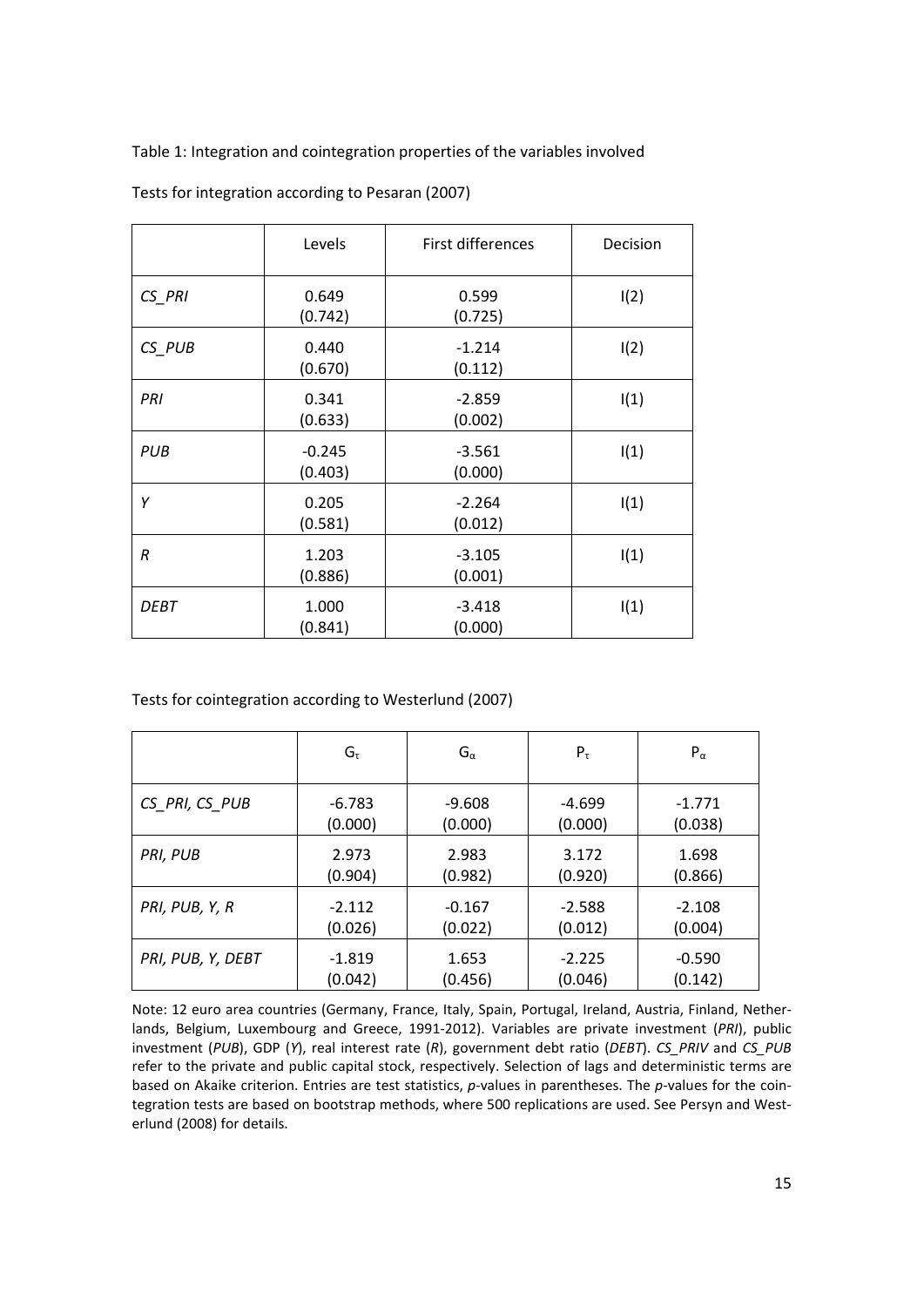|                  | PRI             | PRI             |              |
|------------------|-----------------|-----------------|--------------|
| <b>PUB</b>       | 0.208(0.033)    | 0.236(0.038)    |              |
| Υ                | 0.879(0.055)    | 1.116 (0.058)   |              |
| R                | $-0.029(0.003)$ |                 |              |
| <b>DEBT</b>      |                 | $-0.053(0.028)$ |              |
| $CS_PUB$         |                 |                 | 0.785(0.024) |
| <b>R-SQUARED</b> | 0.993           | 0.990           | 0.997        |
| <b>AIC</b>       | $-1.544$        | $-1.275$        | $-2.202$     |

Table 2: Long run relationship in cointegrated models

Note: 12 euro area countries (Germany, France, Italy, Spain, Portugal, Ireland, Austria, Finland, Netherlands, Belgium, Luxembourg and Greece, 1991-2012). Variables are gross private investment (*PRI*), gross public investment (*PUB*), GDP (*Y*), real interest rate (*R*), government debt ratio (*DEBT*). *CS\_PRI* (*CS\_PUB*) is the private (public) capital stock. Pooled regression with country fixed effects and cross section correlation in the residuals. Figures in parentheses denote standard errors. R-SQUARED is the adjusted coefficient of determination, AIC the Akaike information criterion.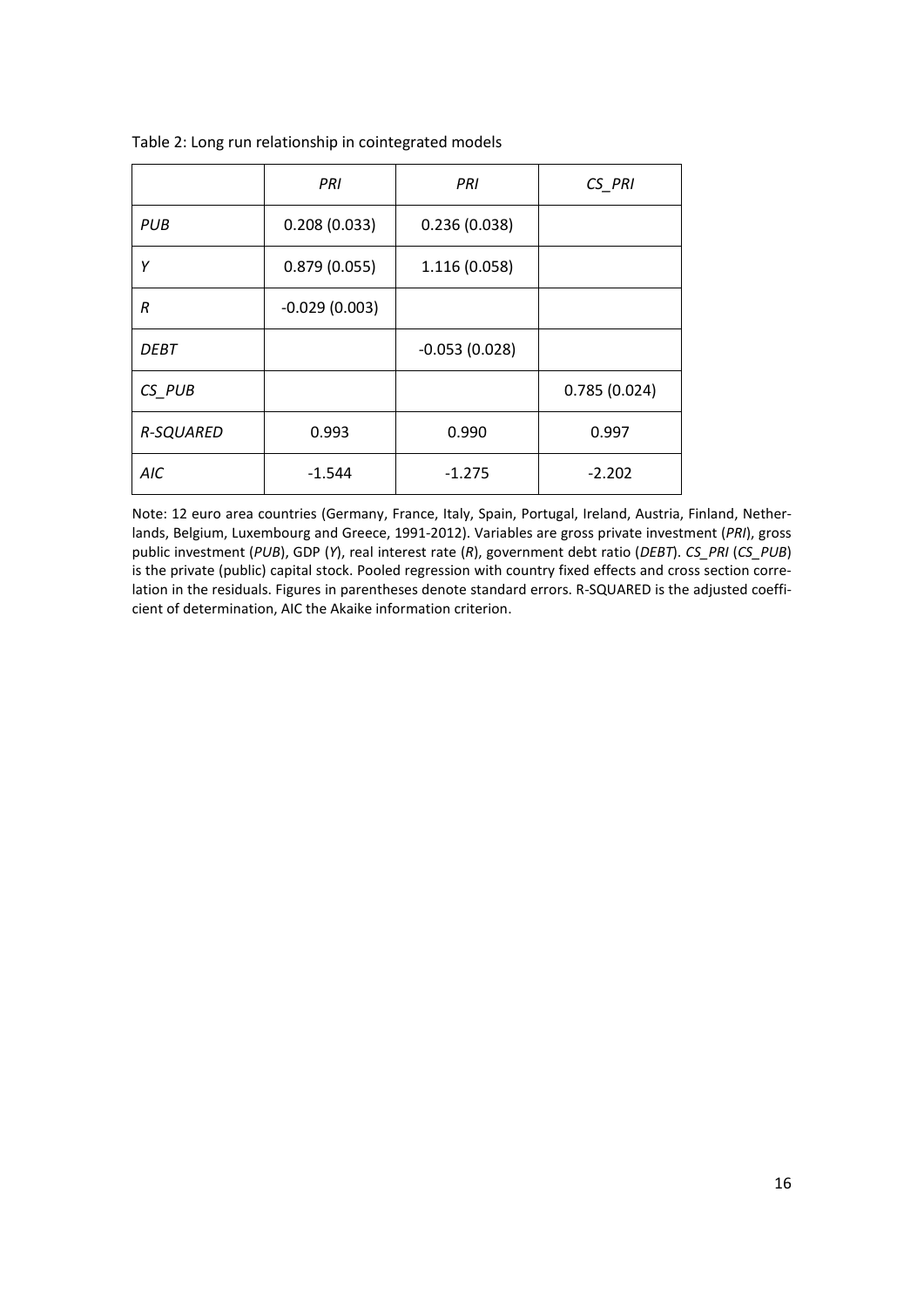Table 3: Short and medium run responses to a one percent shock in investment

|            | Impulse responses |          |       | Variance decomposition |       |
|------------|-------------------|----------|-------|------------------------|-------|
| PUB-Shock  | 1                 | 3        | 5     | 3                      | 5     |
| <b>PUB</b> | $0.111*$          | $0.043*$ | 0.034 | 0.759                  | 0.511 |
| R          | $-0.034$          | 0.032    | 0.048 | 0.004                  | 0.004 |
| Υ          | 0.000             | 0.001    | 0.004 | 0.001                  | 0.001 |
| PRI        | 0.015             | 0.024    | 0.025 | 0.026                  | 0.034 |

### A Flow model

|                  | Impulse responses |          |          | Variance decomposition |       |
|------------------|-------------------|----------|----------|------------------------|-------|
| <b>PRI Shock</b> | 1                 | 3        | 5        | 3                      | 5     |
| PRI              | $0.078*$          | $0.070*$ | $0.066*$ | 0.626                  | 0.482 |
| R                | $-0.032$          | $-0.010$ | 0.028    | 0.000                  | 0.001 |
| v                | 0.008             | 0.018    | 0.022    | 0.058                  | 0.128 |
| <b>PUB</b>       | $0.041*$          | $0.065*$ | $0.064*$ | 0.197                  | 0.304 |

### B Stock model

### Shock in public investment

|              | Impulse responses |          |          |       | Variance decomposition |
|--------------|-------------------|----------|----------|-------|------------------------|
| CS_PUB shock |                   |          |          | 3     |                        |
| CS PUB       | $0.014*$          | $0.013*$ | $0.012*$ | 0.993 | 0.977                  |
| CS PRI       | $0.008*$          | $0.007*$ | $0.007*$ | 0.447 | 0.507                  |

### Shock in private investment

| Impulse responses | Variance decomposition |
|-------------------|------------------------|
|                   |                        |